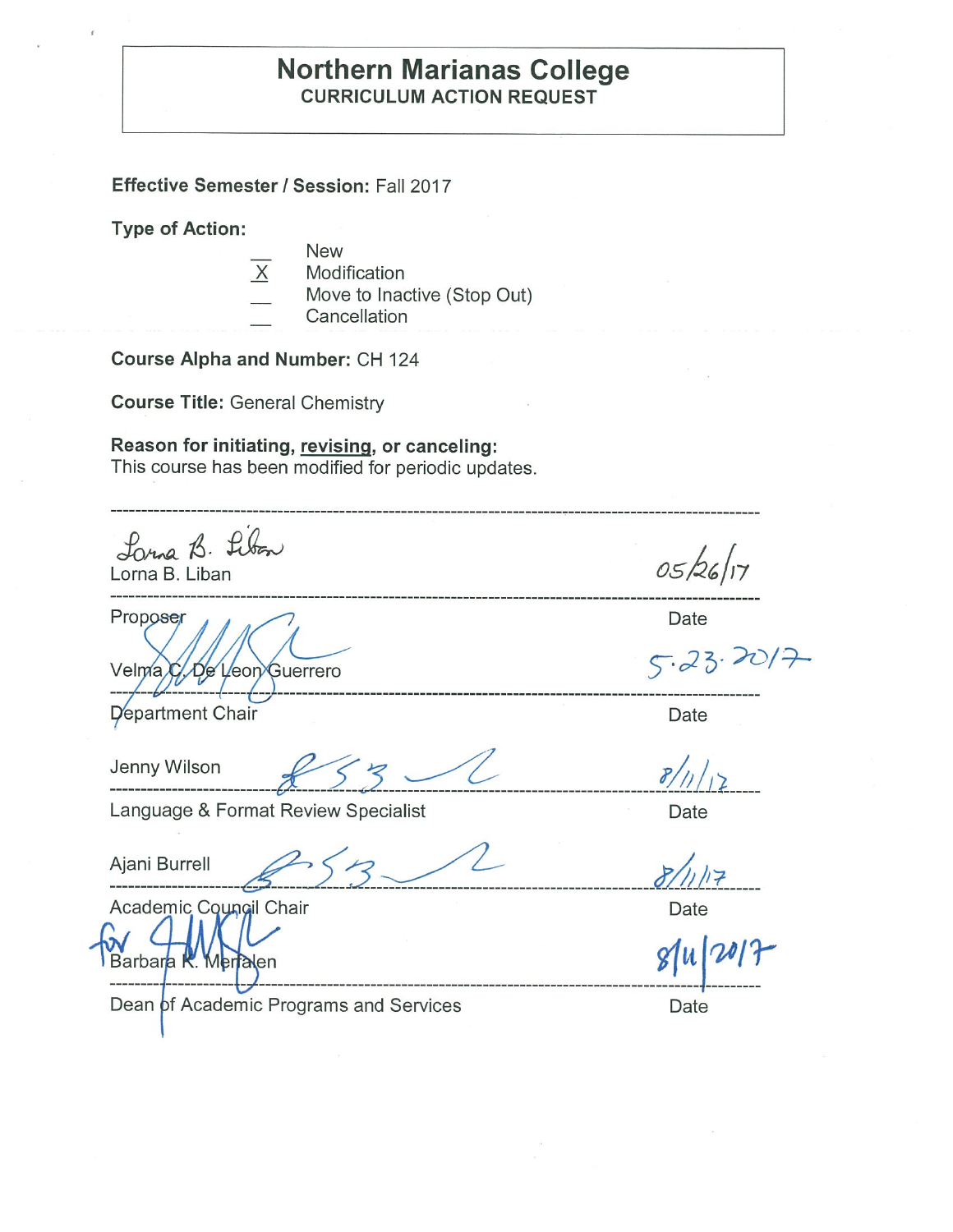Course: CH 124 General Chemistry

### **1. Department**

Science, Mathematics, Health, and Athletics

### **2. Purpose**

This course will enable students to develop an understanding of the fundamental physical principles and concepts in general chemistry, practice related mathematical calculations, and acquire appropriate laboratory and analytical skills. This is the first course of a two-semester sequence. It is a required course for Associate of Science degree majors and is available as a physical science elective open to all students.

### **3. Description**

### **A. Required/Recommended Textbook(s) and Related Materials**  Required:

Denniston, K.T., Topping, J.J., and Caret, R.L. 2017. General, Organic, & Biochemistry. 9th ed. New York, Mcgraw Hill.

Henrickson, C., Byrd, L.C., and Hunter, N.W. 2017. Laboratory Manual for General, Organic, & Biochemistry. 9<sup>th</sup> ed. New York, McGraw Hill.

Readability Level: 13

### **B. Contact Hours**

- **1. Lecture:** 3 per week/ 45 per semester
- **2. Lab:** 3 per week / 45 per semester
- **3. Other:** Lab hours may occasionally be replaced by field trips or seminars presented by guest speakers.

### **C. Credits**

- **1. Number:** 4
- **2. Type:** Regular Degree Credits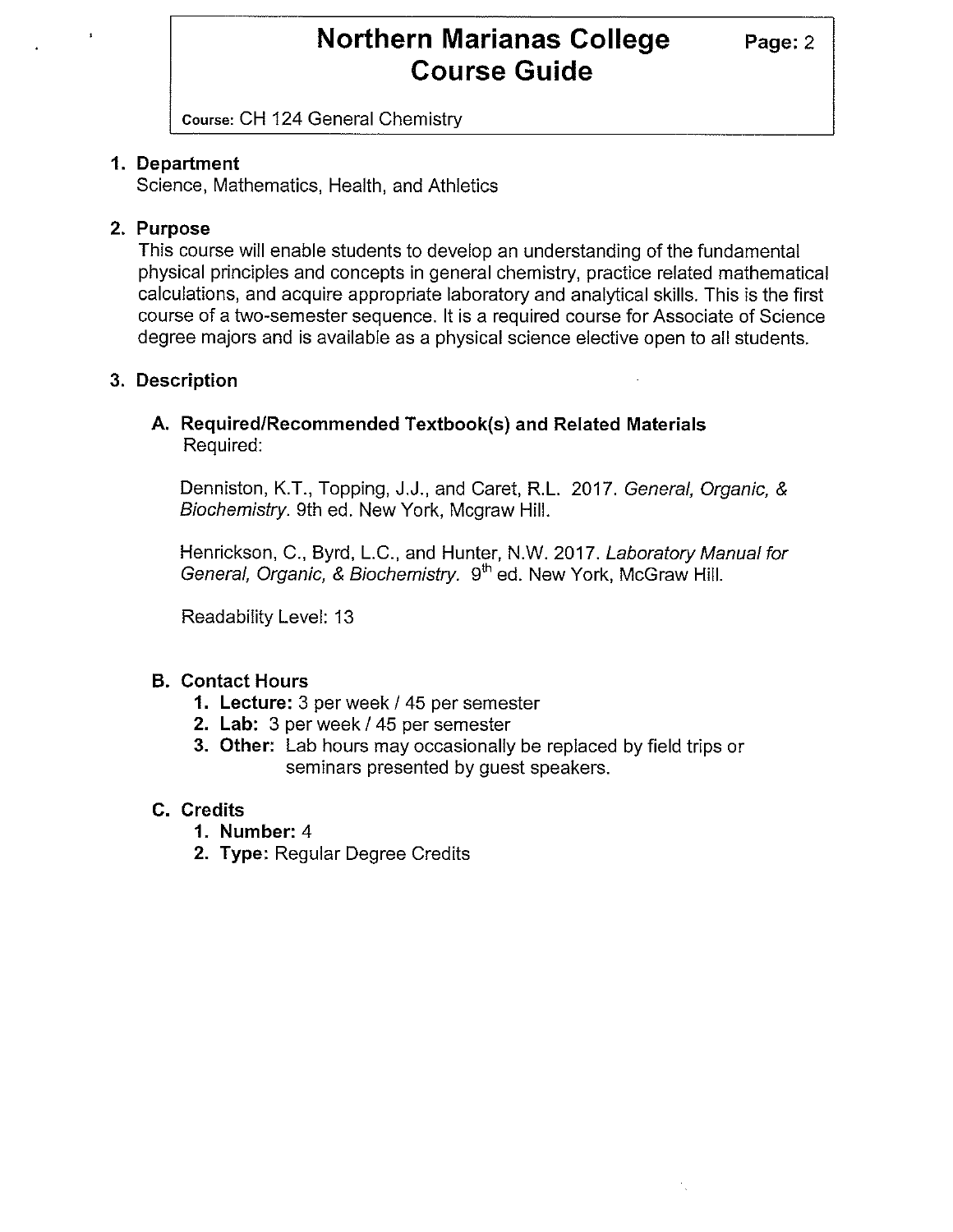Course: CH 124 General Chemistry

#### **D. Catalogue Course Description**

This is a rigorous introductory course covering the principles of chemistry and the application of these principles to a technological society. Topics included are the principles of inorganic chemistry with emphasis on nomenclature, stoichiometry, mathematical calculations, and solution chemistry. A weekly laboratory is required. This is a required course in the Nursing degree program. English Placement Level: EN 101. Mathematics Placement Level: MA 132. (Offered Fall and Spring)

#### **E. Degree or Certificate Requirements Met by Course**

This course satisfies the general education requirement for all degree programs requiring physical science with laboratory as well as the NMC chemistry requirement for an Associate of Science in Nursing.

#### **F. Course Activities and Design**

Course activities include lectures, discussions, homework assignments, laboratory investigations, tests and quizzes, oral reports, field trips or seminars presented by guest speakers, peer presentations, topic research, and written projects.

### **4. Course Prerequisite(s); Concurrent Course Enrollment; Required English/Mathematics Proficiency Level(s):**  Prerequisites: None

Concurrent Course Enrollment: None English Placement Level: EN 101 Mathematics Placement Level: MA 132

#### **5. Estimated Cost of Course; Instructional Resources Needed:**

Cost to the Student: Tuition for a 4-credit course, lab fees, cost of textbook, lab manual, graphing calculator, and any related instructional materials fees.

Cost to the College: Instructor's salary.

Instructional resources needed for this course include classroom and laboratory space, whiteboard and whiteboard markers, television and multi-media projectors, audio-visual programs and software, access to photocopying, and laboratory materials.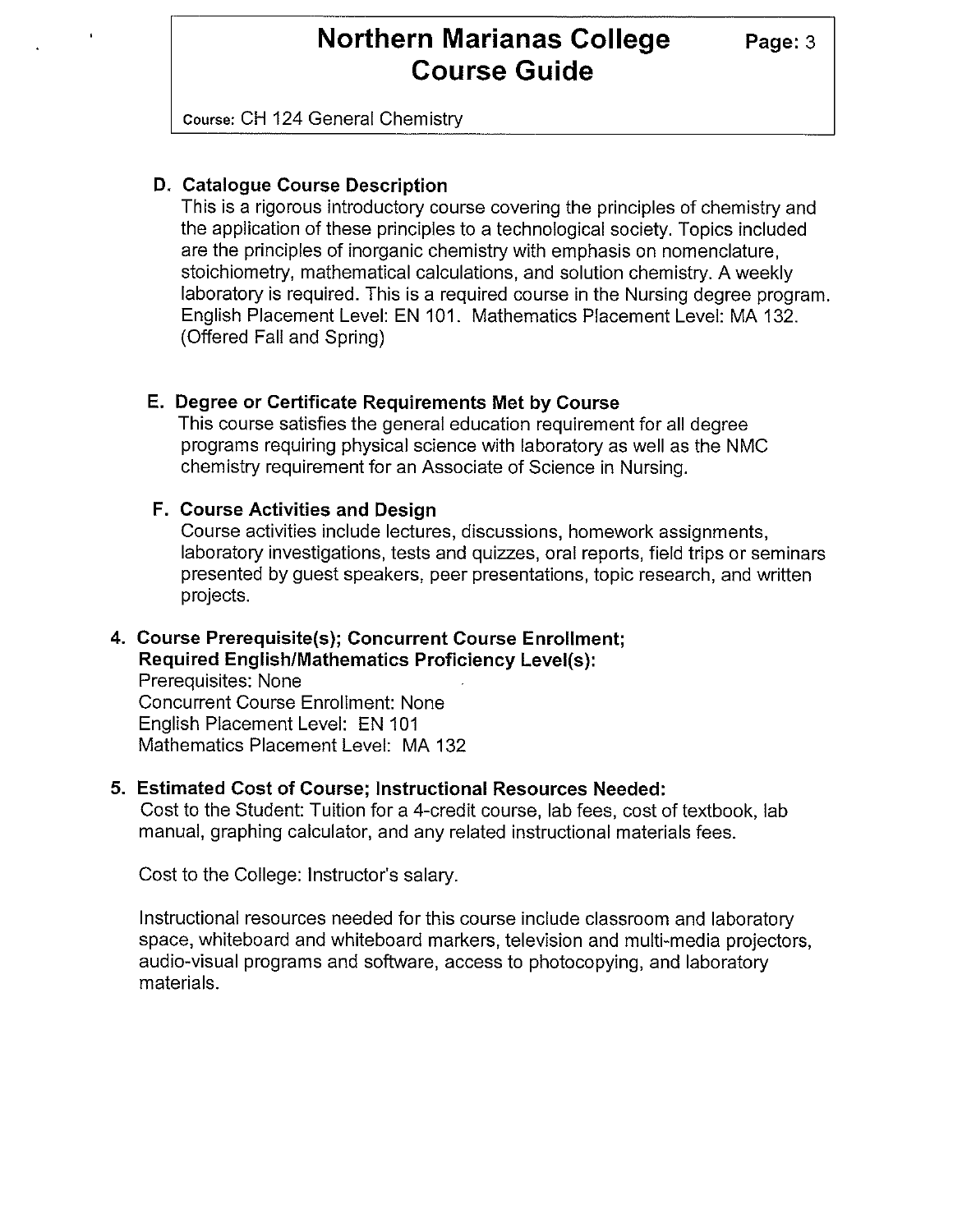Course: CH 124 General Chemistry

#### **6. Method of Evaluation**

Evaluation methods will include quizzes, tests, homework assignments, laboratory reports, research projects, and oral presentations. NMC's grading and attendance policies will be followed.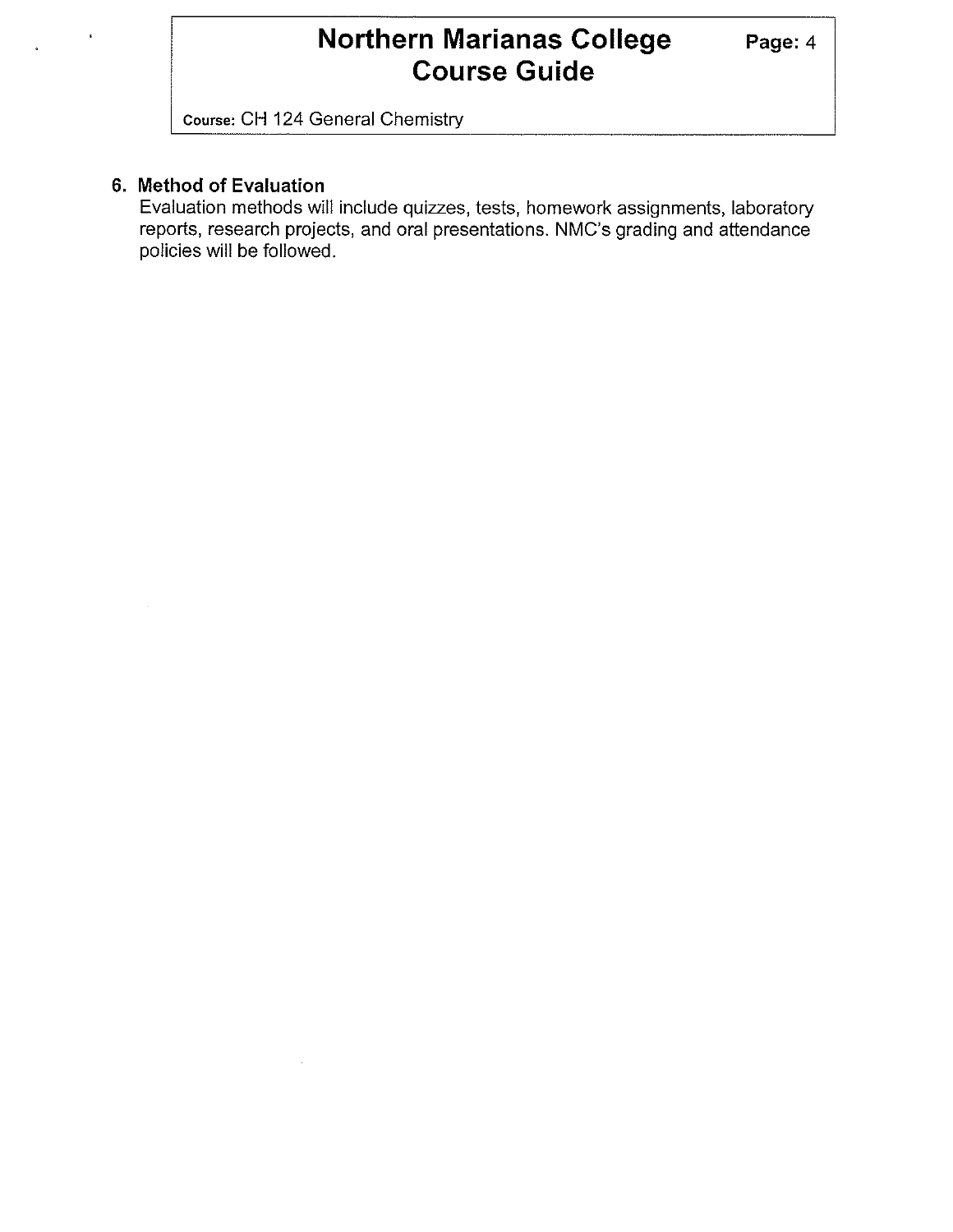Course: CH 124 General Chemistry

#### **7. Course Outline**

This is a topical outline and does not necessarily indicate the sequence in which the material will be presented.

- 1.0 Scientific Method and Measurement
	- 1.1 Introduction to the study of chemistry
	- 1.2 Matter and properties
	- 1.3 Significant figures and scientific notation
	- 1.4 System of measurement and conversion of units
	- 1.5 Density and specific gravity
- 2.0 The Structure of the Atom and the Periodic Table
	- 2.1 Development of the atomic structure
	- 2.2 Composition of the atom
	- 2.3 The periodic table
	- 2.4 Writing electronic configuration
	- 2.5 Valence electrons and the octet rule
- 3.0 Structure and Properties of Ionic and Covalent Compounds
	- 3.1 Chemical bonds
	- 3.2 Cations, anions, and polyatomic ions
	- 3.3 Naming ionic and covalent compounds
	- 3.4 Writing formulas of ionic and covalent compounds
	- 3.5 Properties of ionic and covalent compounds
- 4.0 Calculations and the chemical equation
	- 4.1 The mole concept
	- 4.2 Calculation of formula weight and molecular weight
	- 4.3 Kinds of chemical equations
	- 4.4 Balancing chemical equations
	- 4.5 Stoichiometry
- 5.0 States of Matter: Solids, Liquids, and Gases
	- 5.1 Gas laws
		- 5.1.1 Boyle's Law
			- 5.1.2 Charles' Law
			- 5.1.3 Gay-Lussac's Law
			- 5.1.4 Combined Gas Law
			- 5.1.5 Ideal Gas Law
		- 5.1.6 Dalton's Law of Partial Pressure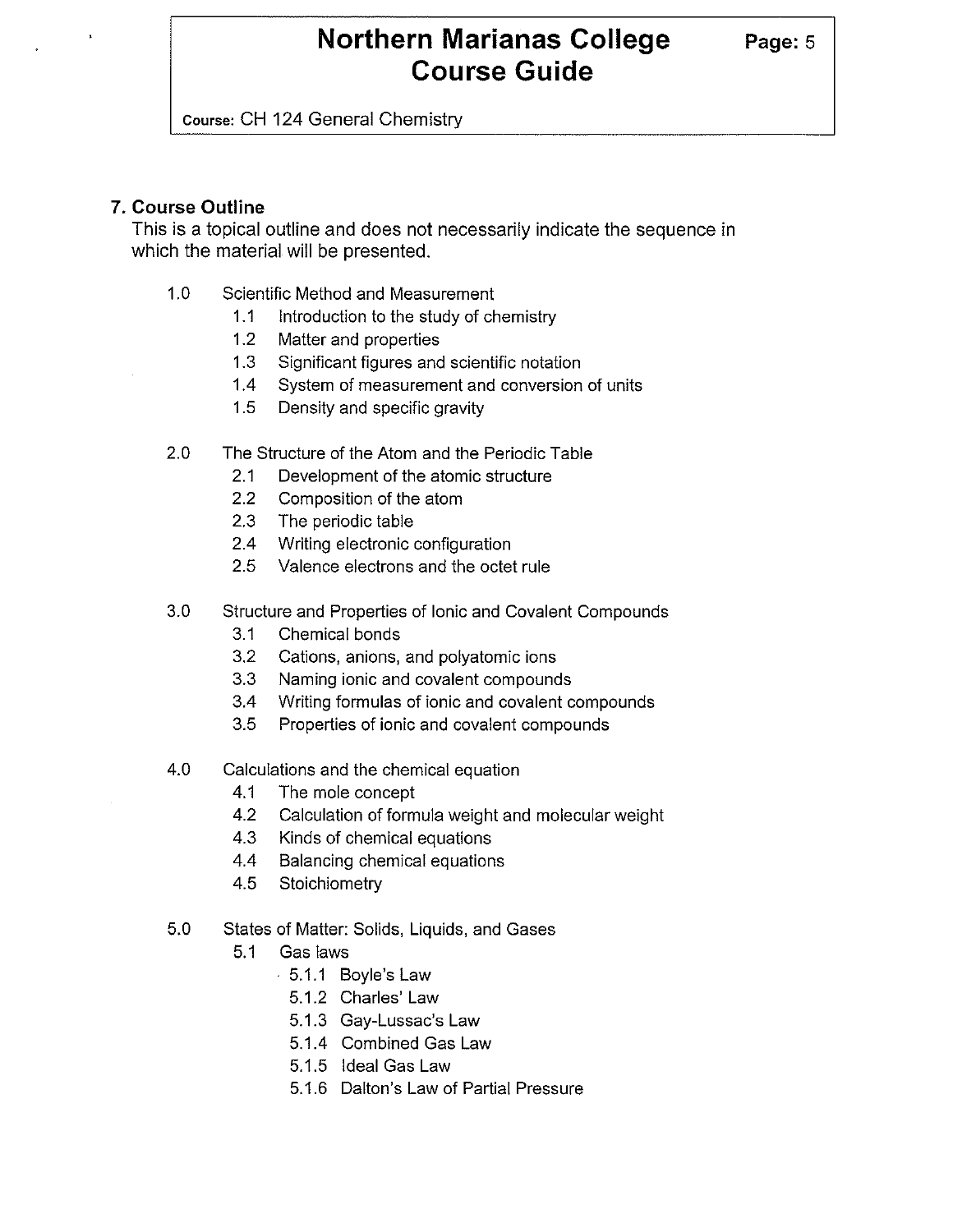Course: CH 124 General Chemistry

- 5.1.7 Amagat's Law
- 5.1.8 Avogadro's Law
- 5.2 Liquids
	- 5.2.1 Properties
	- 5.2.2 Hydrogen bonding
- 5.3 Solids
	- 5.3.1 Properties and structures
- 6.0 Solutions
	- 6.1 Properties of Solutions
	- 6.2 Concentration based on % by mass, ppt, ppm, and ppb
	- 6.3 Concentration based on % by volume
	- 6.4 Concentration based on molarity and molality
	- 6.5 Colligative properties
- 7.0 Energy, Rate and Equilibrium
	- 7.1 Thermodynamics and kinetics
	- 7.2 Writing equilibrium constants
	- 7.3 Calculation of equilibrium constants
- 8.0 Acids, Bases, and Oxidation-Reduction
	- 8.1 Concepts of acids and bases
	- 8.2 pH and hydrogen ion concentration calculations
	- 8.3 pOH and hydroxide ion concentration calculations
	- 8.4 Redox reactions
- 9.0 The Nucleus, Radioactivity, and Nuclear Medicine
	- 9.1 Alpha, beta, and gamma radiation
	- 9.2 Balancing nuclear equations
	- 9.3 Medical applications of radioactivity
	- 9.4 Measurement of radiation
- 10.0 Introduction to Organic Chemistry
	- 10.1 General formula, functional groups, structures, and nomenclature of hydrocarbons
		- 10.1.1 Alkanes
		- 10.1.2 Alkenes
		- 10.1.3 Alkynes
		- 10.1.4 Cylic hydrocarbons
		- 10.1.5 Aromatic hydrocarbons

**Page:6**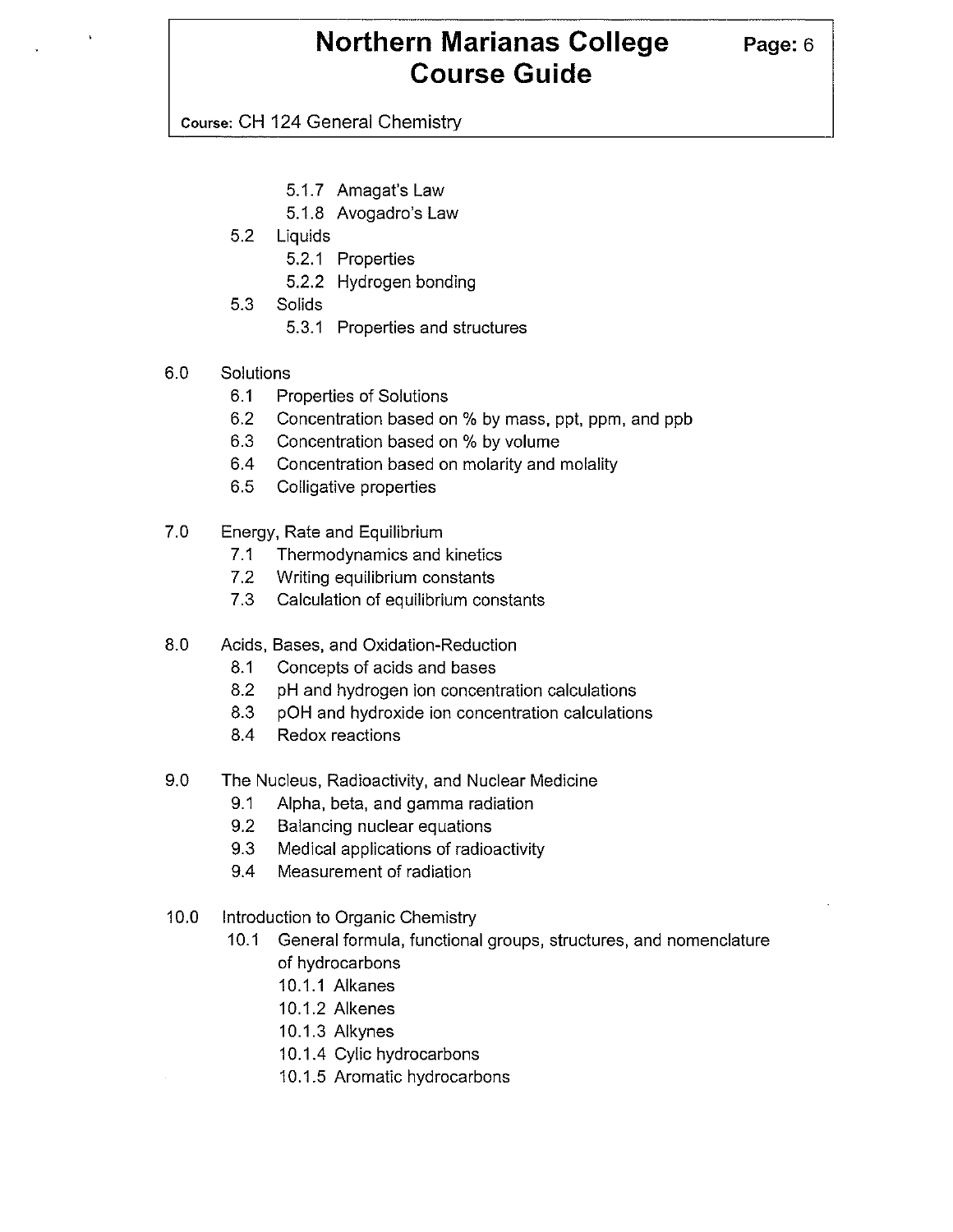Course: CH 124 General Chemistry

- 10.2 General formula, functional groups, structures, and nomenclature of substituted hydrocarbons
- 11.0 Introduction to Biochemistry
	- 11.1 Carbohydrates
	- 11.2 Lipids
	- 11.3 Proteins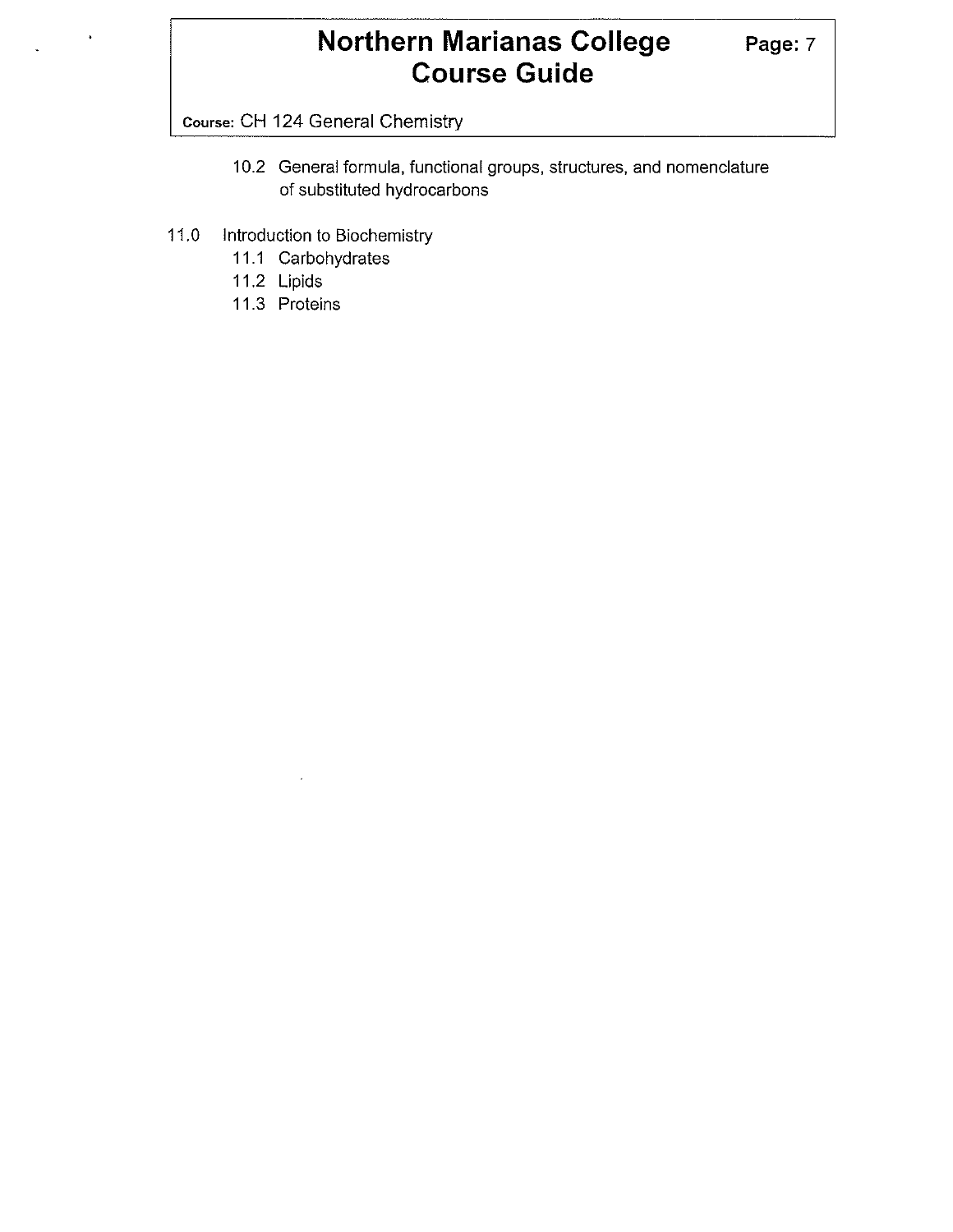Course: CH 124 General Chemistry

### **8. Instructional Goals**

This course will introduce students to:

- 1.0 Interrelationship of chemistry with other fields of science;
- 2.0 The scientific method;
- 3.0 Various physical models of atomic and molecular structures;
- 4.0 The periodic table of elements;
- 5.0 Nomenclature of ionic and covalent compounds;
- 6.0 Properties of various classes of substances;
- 7.0 Chemistry in everyday activities;
- 8.0 Calculations related to chemical reactions, gas laws, solution concentration, acids and bases, and equilibrium constants;
- 9.0 Laboratory safety procedures, apparatus, and techniques.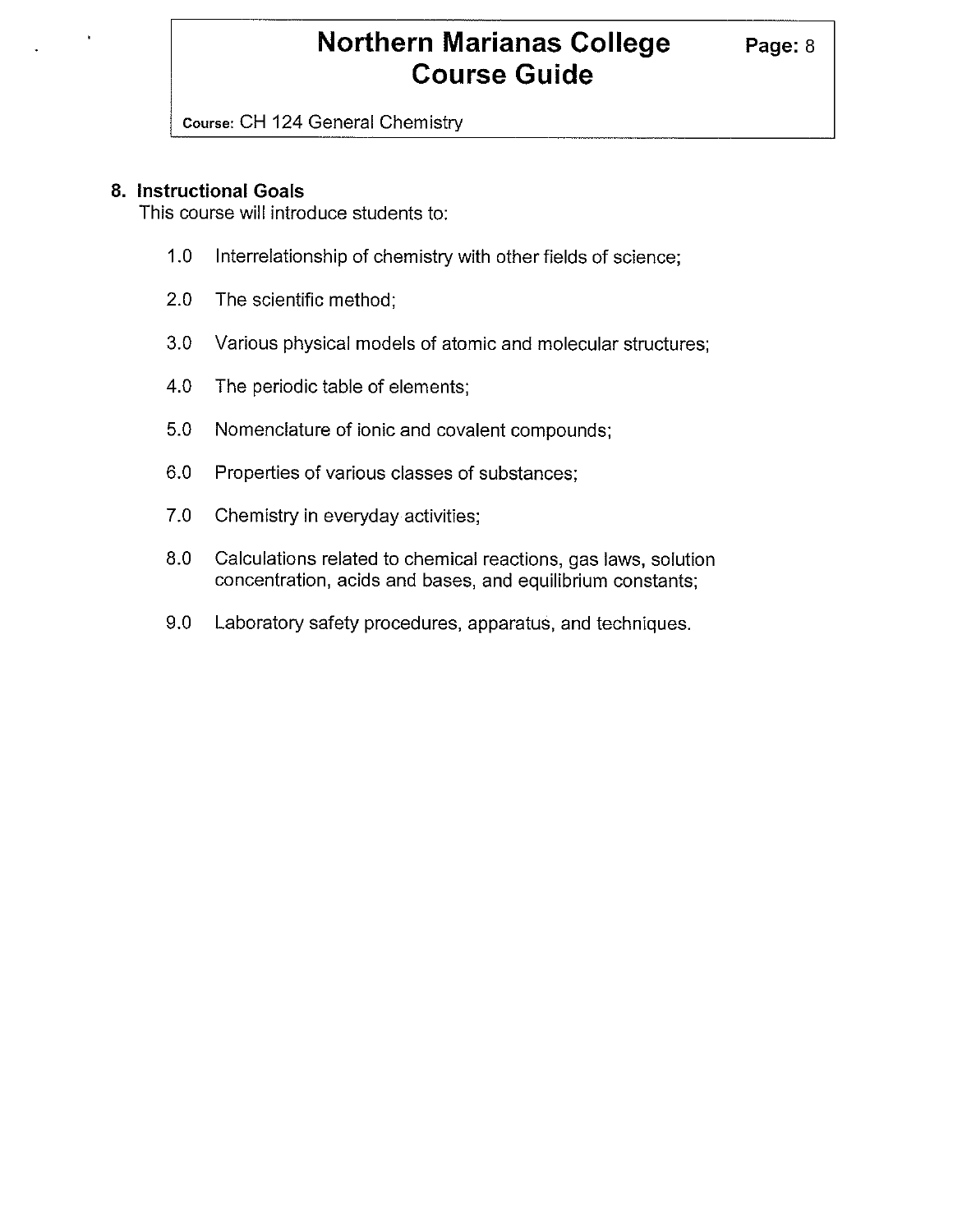Course: CH 124 General Chemistry

#### **9. Student Learning Outcomes**

Upon successful completion of this course, students will be able to:

- 1.0 Discuss the scientific method and its application in solving real-life problems;
- 2.0 Explain the composition, classification, properties, phases, and changes of matter;
- 3.0 Solve problems involving conversion of measurement units;
- 4.0 Demonstrate safe laboratory techniques and appropriate use Common laboratory apparatus;
- 5.0 Explain the composition of the atom and the development of the atomic structure;
- 6.0 Use the periodic table to obtain information about an element;
- 7.0 Describe the relationship between the electronic structures of an element and its position in the periodic table;
- 8.0 Explain the major types of chemical bonds and nomenclature of ionic And covalent bonds;
- 9.0 Draw the Lewis structure of molecules and polyatomic ions;
- 10.0 Perform the Lewis structure of molecules and polyatomic ions;
- 11.0 Perform calculations using Avogadro's number, molar mass, and the mole;
- 12.0 Solve problems involving gas laws;
- 13.0 Describe the parts and properties of solutions and solve solution concentration;
- 14.0 Write equilibrium constant expressions and calculate equilibrium Constants;
- 15.0 Calculate pH, pOH, hydrogen ion concentration, and hydroxide ion Concentration; and